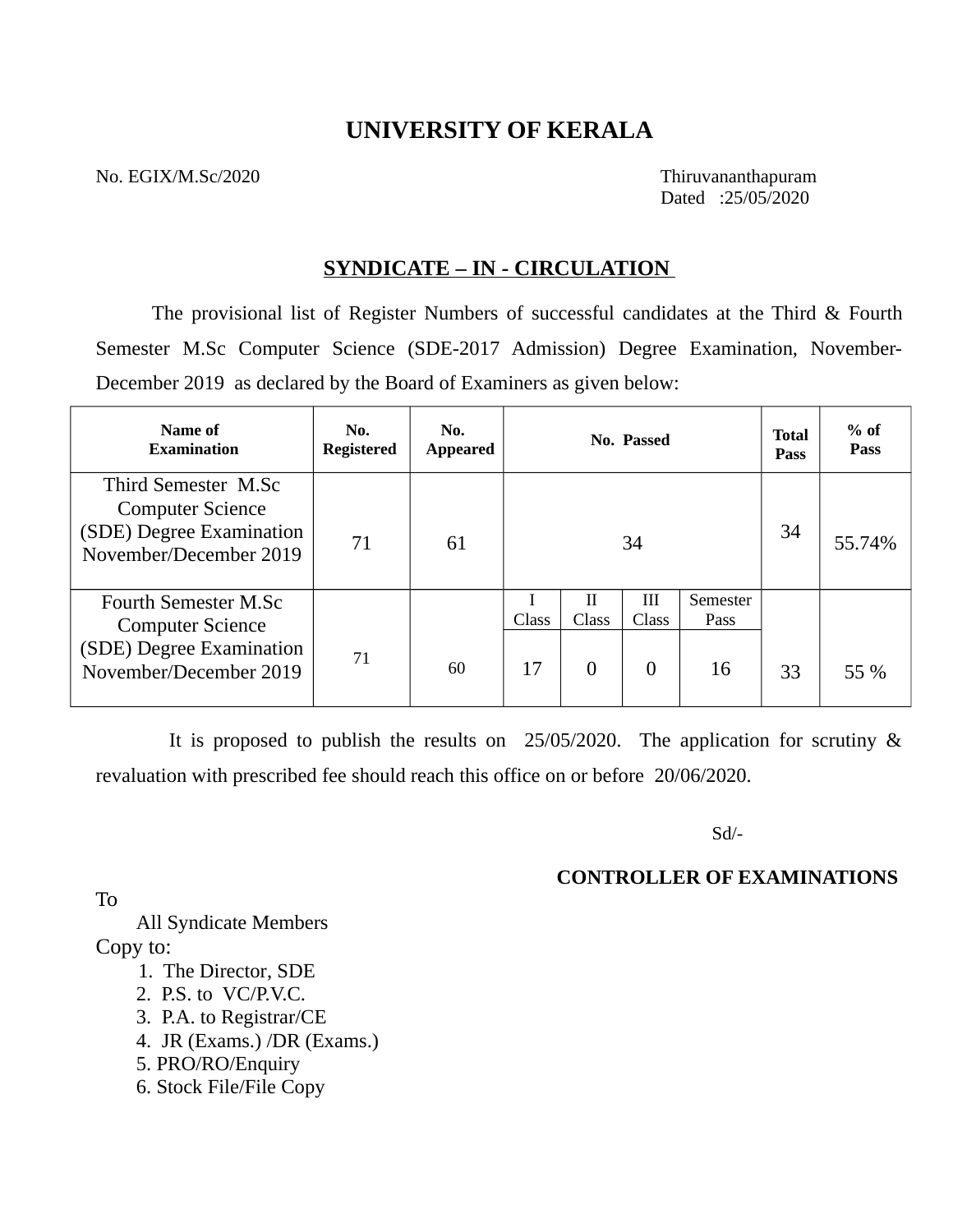#### **College Code:00**

## **SDE Kariyavattom**

#### **M.Sc.-Computer Science (811)**

| ALL PASS               |                   |                 |                   |                   |
|------------------------|-------------------|-----------------|-------------------|-------------------|
| 811171002              | 1005              | 1006            | 1010              | 1013              |
| 1014                   | 1016              | 1017            | 1023              | 1028              |
| 1034                   | 1041              | 1042            | 1046              | 1047              |
| 1049                   | 1050              | 1059            | 1077              | 1085              |
| 1091                   | 1101              | 1103            | 1104              | 1116              |
| 1124                   | 1127              |                 |                   |                   |
| <b>PASSED IN PARTS</b> |                   |                 |                   |                   |
| 811171001(3)           | 1004(1,2,3,5,6,7) | 1024(2,3,5,6,7) | 1027(1,2,5,6,7)   | 1037(1,2,5,6,7)   |
| 1044(2,5,6)            | 1062(3,4,5,6,7)   | 1063(2,5,6,7)   | 1066(1,2,4,5,6,7) | 1070(1,2,5,6,7)   |
| 1075(1,2,6,7)          | 1076(1,2,4,5,6,7) | 1078(2)         | 1081(2,5,6,7)     | 1084(1,2,4,5,6,7) |
| 1107(1,2,4,5,6,7)      | 1109(1,2,5,6,7)   | 1121(2,5,6,7)   | 1126(1,2,5,6,7)   | 1128(2,5)         |
| 1129(1,2,3,5,6,7)      | 1131(2,4,6,7)     |                 |                   |                   |

**College Code:32**

## **T. K. M. College of Arts & Science, Kollam**

| <b>M.Sc.-Computer Science (811)</b>     |                 |                        |               |
|-----------------------------------------|-----------------|------------------------|---------------|
| ALL PASS<br>811171039                   | 1054            | 1079                   | 1098          |
| PASSED IN PARTS<br>811171035(1,2,3,6,7) | 1040(1,2,5,6,7) | 1053(1,2,4,5,6,7)      | 1122(2,5,6,7) |
|                                         |                 | <b>College Code:46</b> |               |

### **S. D. College, Alappuzha**

#### **M.Sc.-Computer Science (811)**

ALL PASS No Eligible Students

### PASSED IN PARTS

No Eligible Students

#### **College Code:56**

## **N. S. S. College, Pandalam**

| <b>M.Sc.-Computer Science (811)</b> |  |  |
|-------------------------------------|--|--|
|-------------------------------------|--|--|

ALL PASS 811171067 1082 1117

PASSED IN PARTS 811171135(1,2,4,6,7)

> sd/- University Buildings CONTROLLER OF EXAMINATIONS

Trivandrum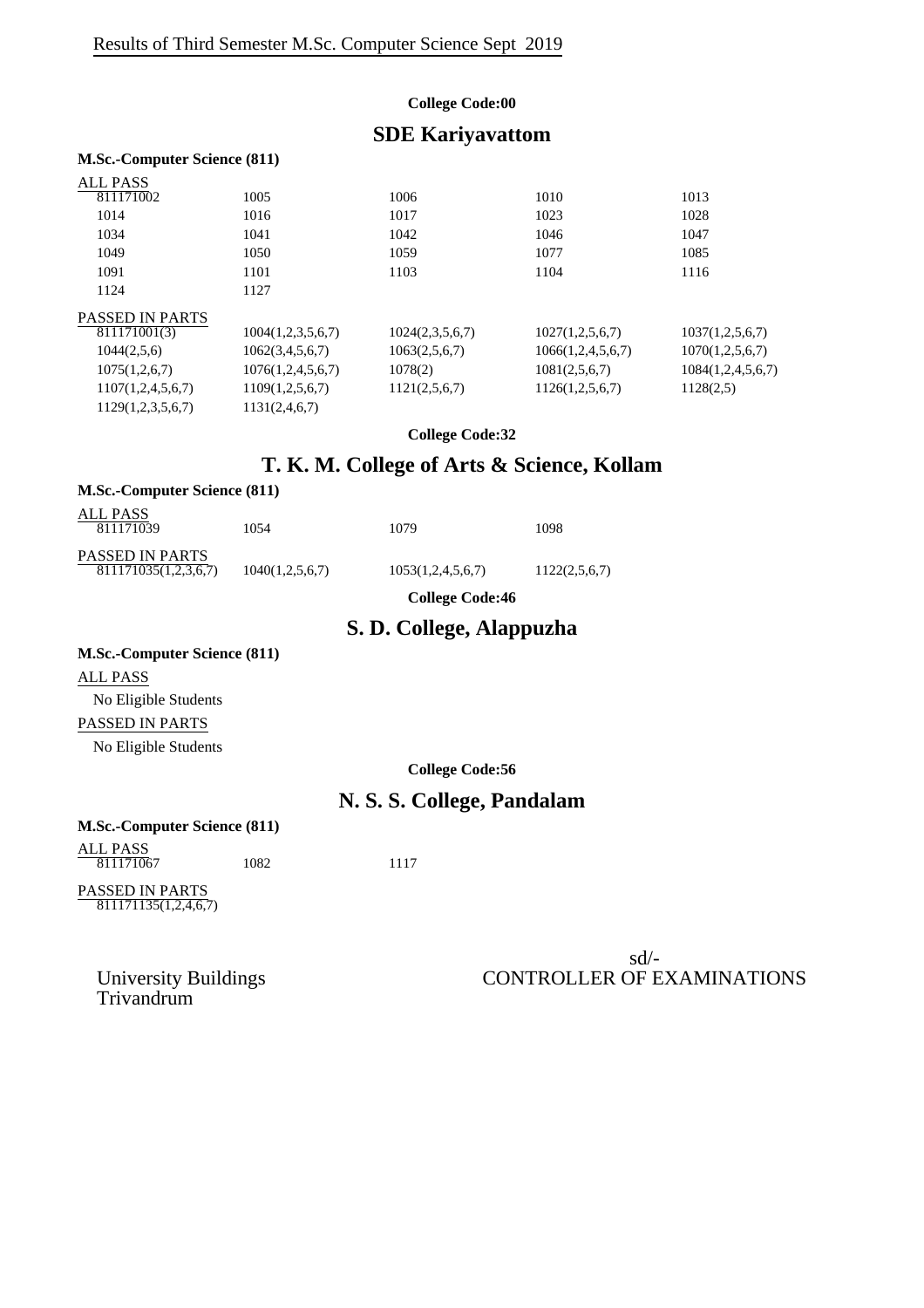### **College Code:00**

## **SDE Kariyavattom**

#### **M.Sc.-Computer Science (811)**

| <b>FIRST CLASS</b>     |             |             |             |             |
|------------------------|-------------|-------------|-------------|-------------|
| 811171005              | 1006        | 1010        | 1014        | 1023        |
| 1028                   | 1042        | 1046        | 1047        | 1049        |
| 1050                   | 1101        | 1103        | 1116        | 1124        |
| <b>SECOND CLASS</b>    |             |             |             |             |
| No Eligible Students   |             |             |             |             |
| THIRD CLASS            |             |             |             |             |
| No Eligible Students   |             |             |             |             |
| <b>SEMESTER PASS</b>   |             |             |             |             |
| 811171002              | 1005        | 1006        | 1010        | 1014        |
| 1016                   | 1017        | 1023        | 1028        | 1034        |
| 1037                   | 1041        | 1042        | 1046        | 1047        |
| 1049                   | 1050        | 1062        | 1066        | 1077        |
| 1084                   | 1085        | 1101        | 1103        | 1107        |
| 1116                   | 1124        |             |             |             |
| <b>PASSED IN PARTS</b> |             |             |             |             |
| 811171004(1,3,4)       | 1013(1,3,4) | 1024(1,3,4) | 1027(1,3,4) | 1044(1,4)   |
| 1059(1,3,4)            | 1063(1,3,4) | 1070(1,3,4) | 1075(1,3,4) | 1076(1,3,4) |
| 1078(1)                | 1081(1,3,4) | 1091(1,3,4) | 1104(1,3,4) | 1109(1,3)   |
| 1121(1,3,4)            | 1126(1,3,4) | 1127(1,3,4) | 1128(1,3)   | 1129(1,3,4) |
| 1131(1,3,4)            |             |             |             |             |

### **College Code:32**

## **T. K. M. College of Arts & Science, Kollam**

| <b>M.Sc.-Computer Science (811)</b>        |             |             |             |
|--------------------------------------------|-------------|-------------|-------------|
| <b>FIRST CLASS</b>                         |             |             |             |
| No Eligible Students                       |             |             |             |
| <b>SECOND CLASS</b>                        |             |             |             |
| No Eligible Students                       |             |             |             |
| <b>THIRD CLASS</b>                         |             |             |             |
| No Eligible Students                       |             |             |             |
| <b>SEMESTER PASS</b><br>811171040          | 1053        | 1054        | 1079        |
| <b>PASSED IN PARTS</b><br>811171035(1,3,4) | 1039(1,3,4) | 1098(1,3,4) | 1122(1,2,3) |

**College Code:46**

## **S. D. College, Alappuzha**

| <b>M.Sc.-Computer Science (811)</b> |
|-------------------------------------|
| <b>FIRST CLASS</b>                  |
| No Eligible Students                |
| <b>SECOND CLASS</b>                 |
| No Eligible Students                |
| <b>THIRD CLASS</b>                  |
| No Eligible Students                |
| <b>SEMESTER PASS</b>                |
| No Eligible Students                |
| PASSED IN PARTS                     |
| No Eligible Students                |